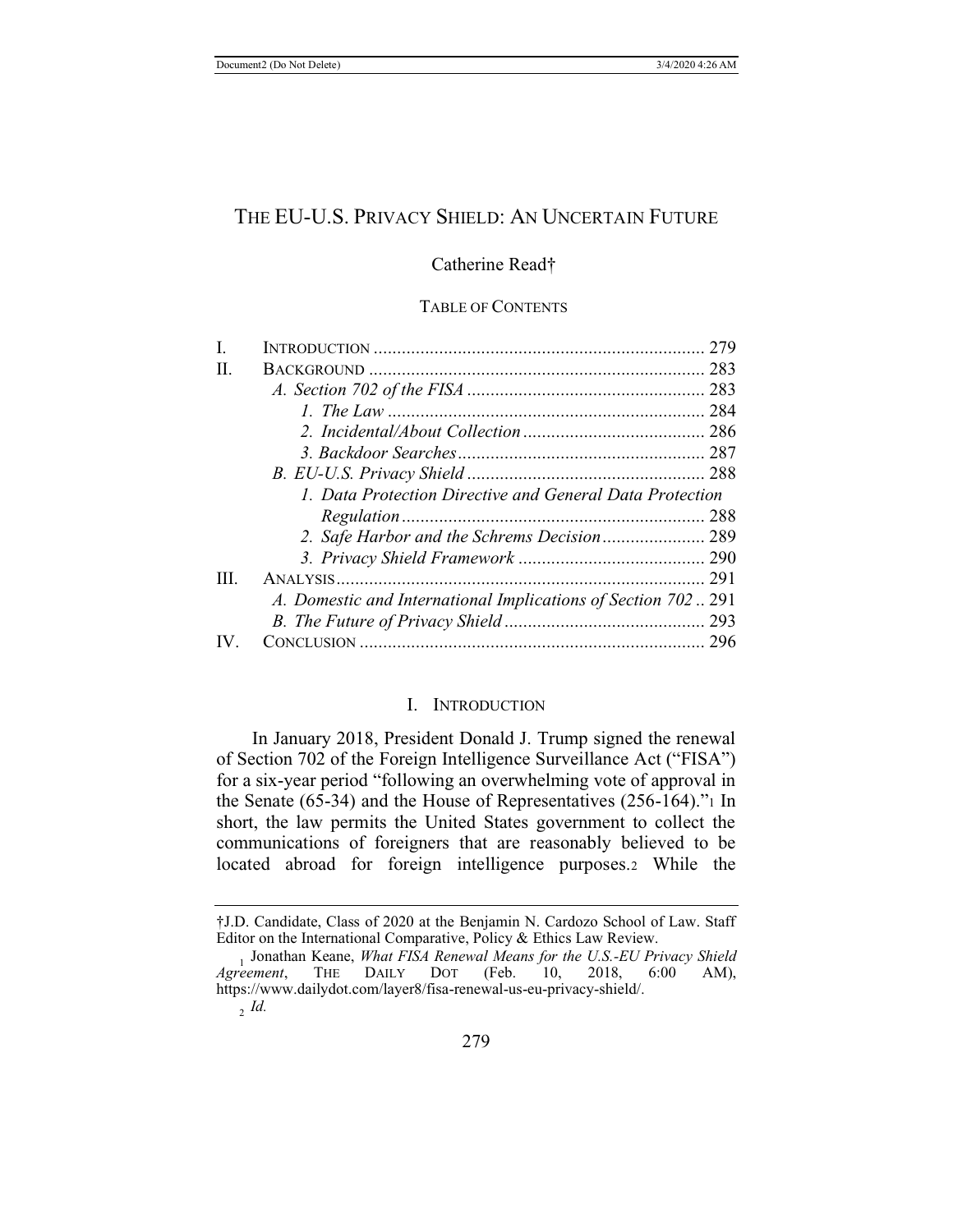government may not directly target Americans, "wholly unrelated and purely domestic communications" are often swept up in the process.<sup>3</sup> Furthermore, once these communications are "incidentally" collected, the Federal Bureau of Investigation ("FBI") may search and use the data in unrelated criminal investigations, also known as "backdoor searches."<sup>4</sup>

Section 702's contentious renewal has sparked serious privacy concerns not only in the U.S., but in the European Union ("EU"), as well.<sub>5</sub> European data is stringently protected by the General Data Protection Regulation ("GDPR").6 Under the GDPR, data transfers to non-EU countries are only permitted if personal data receives an "adequate level of protection" upon arrival in the destination country.<sup>7</sup>

The original framework governing transatlantic data transfers from the EU to the U.S. was known as Safe Harbor, adopted in July 2001.8 However, following former National Security Agency ("NSA") Edward Snowden's revelation that the NSA was engaging in bulk data collection, the European Court of Justice ("ECJ") invalidated the agreement in October 2015 for failing to ensure an adequate level of protection for EU citizens' data.9 As Irish High Court Justice Gerard Hogan noted, there were "gaping holes in contemporary U.S. data protection practice" that needed to be addressed.10

As a result, the European Commission ("EC") and the U.S. Department of Commerce ("DOC") renegotiated the framework and

<sup>3</sup> Michelle Richardson, *FISA 702: What Happened and What's Next*, CDT (Feb. 5, 2018), https://cdt.org/blog/fisa-702-what-happened-and-whats-next/.

<sup>4</sup> Sharon Bradford Franklin, *The House Intelligence Committee's Section 702 Bill is a Wolf in Sheep's Clothing*, JUST SECURITY (Jan. 9, 2018), https://www.justsecurity.org/50801/house-intelligence-committees-section-702 bill-wolf-sheeps-clothing/.

<sup>5</sup> Keane, *supra* note 1.

<sup>6</sup> Hayley Evan & Shannon Togawa Mercer, *Privacy Shield on Shaky Ground: What's Up with the EU-U.S. Data Privacy Regulations*, LAWFARE (Sept. 2, 2018, 2:31 PM), https://www.lawfareblog.com/privacy-shield-shaky-ground-whats-euus-data-privacy-regulations.

<sup>7</sup> Alston & Bird LLP, *Transferring Data from the EU: Privacy Shield and Data Transfer Under the GDPR*, https://files.alston.com/files/docs/Roadmap-to-the-GDPR-International-Data-Transfers.pdf (last visited Nov. 25, 2019).

<sup>8</sup> David Lowe, *The Implications of the Schrems Decision and Ending of the US-EU Safe Harbour Agreement*, THE NEW JURIST (Feb. 1, 2016), http://newjurist.com/the-implications-of-the-schrems-decision.html.

<sup>9</sup> *Id.*

<sup>10</sup> *Id.*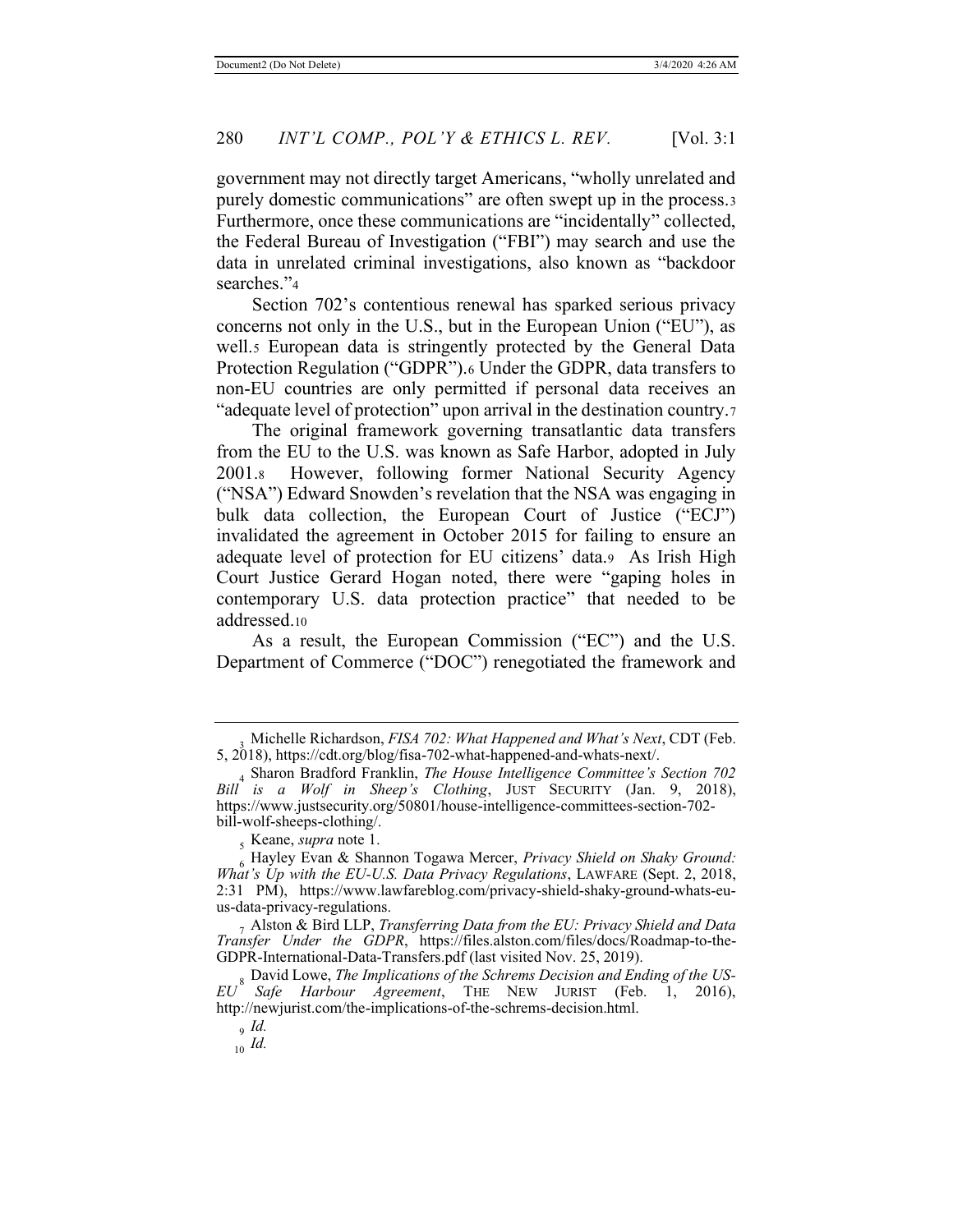implemented the EU-U.S. Privacy Shield in July 2016.11 The new data transfer agreement "includes limitations on data retention, accountability for onward transfers, an Ombudsperson for redress by EU individuals in relation to the transfer of their data to the U.S., and more regular and rigorous monitoring by the Department of Commerce."12 Additionally, the EC and DOC jointly review Privacy Shield on a yearly basis.13 Although the reviews thus far have concluded that Privacy Shield "ensure[s] an adequate level of protection"14 for personal data transferred from the EU to the U.S., the fate of the agreement remains in question, particularly in light of the reauthorization of Section 702 and the U.S.'s delay in implementing the EC's annual proposals.15

Following Privacy Shield's initial review in September 2017, the U.S. disregarded the EC's recommendation to fully incorporate the Presidential Policy Directive-28 ("PPD-28")—which would recognize and strengthen privacy protections for non-Americans—in Section 702 when it reauthorized the law without PPD-28 in January 2018.16 Consequently, any data transferred from the EU to the U.S. could be subject to surveillance by the National Security Agency ("NSA"), which sparked significant backlash from European privacy advocates.17 As one critic stated: "The only concern in the U.S. has been the protection of U.S. persons from NSA spying and surveillance and while there was some effort to address this in the amended FISA bill, there was nothing there to address Europeans' and the EC's concerns."<sup>18</sup>

Additionally, the U.S. has been extremely slow to appoint new members to the depleted U.S. Privacy and Civil Liberties Oversight Board ("PCLOB"), an independent agency tasked with advising the President and other executive branch officials on matters of U.S.

<sup>11</sup> *Id.*

<sup>12</sup> Evan & Mercer, *supra* note 6.

<sup>13</sup> David Bender & Calvin Cohen, *Privacy Shield Updates: Second Annual Review and Brexit Guidance*, INSIDE PRIVACY (Dec. 21, 2018), https://www.insideprivacy.com/international/european-union/privacy-shieldupdates-second-annual-review-and-brexit-guidance/.

<sup>14</sup> *Id.*

<sup>15</sup> *Id.*

<sup>16</sup> Evan & Mercer, *supra* note 6.

<sup>17</sup> Keane, s*upra* note 1.

<sup>18</sup> *Id.*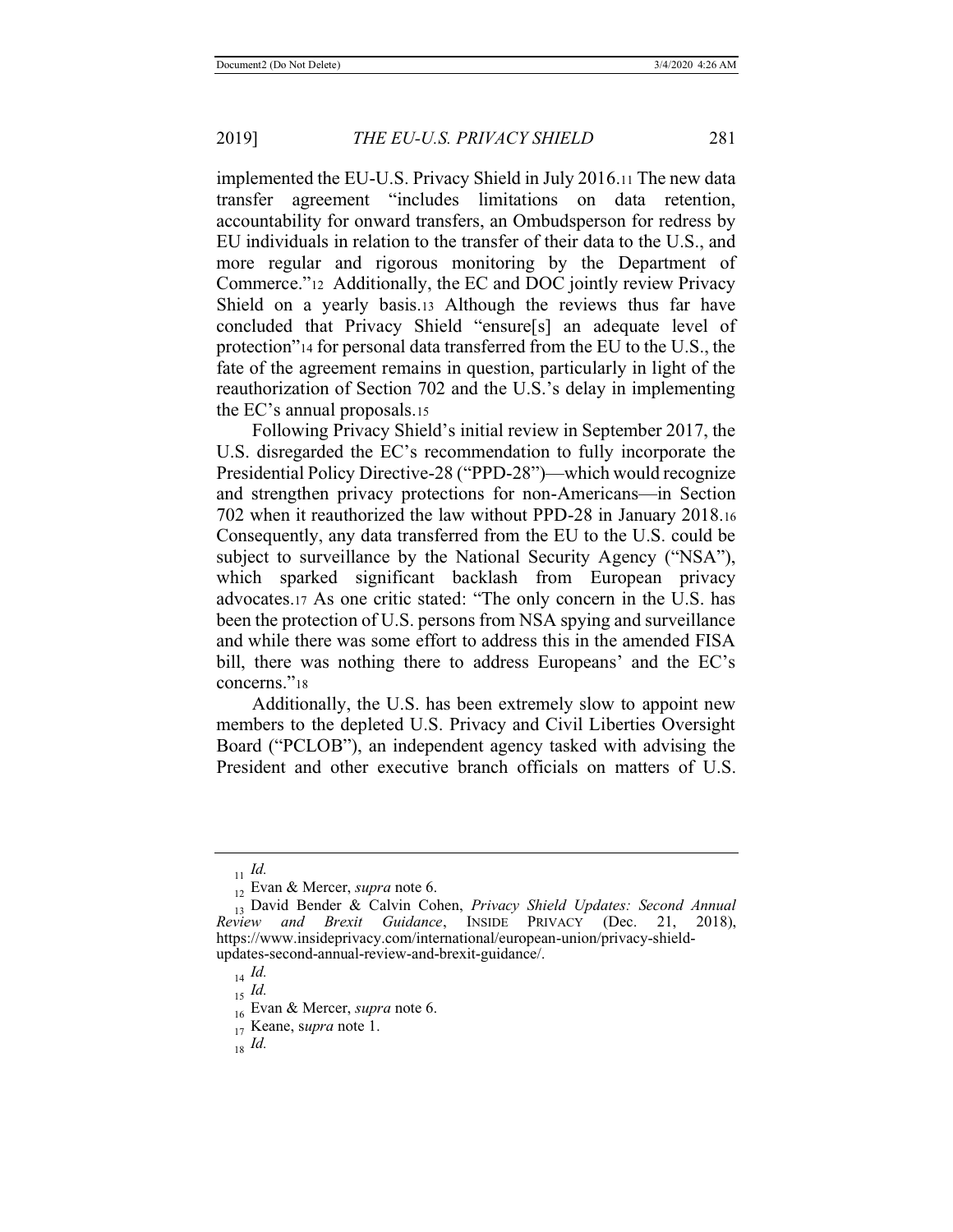privacy and civil liberties, at the EC's request.19 For example, as of Privacy Shield's second annual review in October 2018, the U.S. had yet to appoint a permanent Privacy Shield Ombudsperson to handle data protection complaints from EU citizens, a key feature of the agreement.20 The EC subsequently demanded that the U.S. identify and submit a nominee for the position by February 28, 2019, or else the Commission would "consider taking appropriate measures, in accordance with the General Data Protection Regulation."21 Finally, on January 18, 2019, President Trump nominated Keith J. Krach for the position,22 and on June 20, 2019, the U.S. Senate confirmed Mr. Krach to become the administration's first permanent Privacy Shield Ombudsperson—almost three years after the initial request.23 This was not the first or only time that the U.S. had been threatened with sanctions for non-compliance with Privacy Shield. In July 2018, Members of the European Parliament ("MEPs") threatened to suspend Privacy Shield after a massive transatlantic data breach occurred in which Facebook transferred roughly 2.7 million EU citizens' data to Cambridge Analytica, a British political consulting firm.24 The scandal indicated that certain U.S. signatories were not respecting the agreement, and that Privacy Shield needed greater supervision.25 While the agreement was ultimately kept intact, the possibility of a temporary interruption or complete ban of data transfers from the EU

<sup>19</sup> Rebecca Hill, *Two Years Later and It Still Sucks: Privacy Shield Progress*   $R$ *EGISTER* https://www.theregister.co.uk/2018/08/31/privacy\_shield\_progress\_panned/.

 $_{20}$  EUROPEAN COMMISSION, REPORT FROM THE COMMISSION TO THE EUROPEAN PARLIAMENT AND THE COUNCIL ON THE SECOND ANNUAL REVIEW OF THE FUNCTIONING OF THE EU-U.S. PRIVACY SHIELD (Dec. 19, 2018), https://ec.europa.eu/info/sites/info/files/report\_on\_the\_second\_annual\_review\_of\_t he eu-us privacy shield 2018.pdf [hereinafter EUROPEAN COMMISSION, SECOND ANNUAL REVIEW OF THE FUNCTIONING OF THE EU-U.S. PRIVACY SHIELD].

<sup>21</sup> *Id.*

<sup>22</sup> Amanda Lee, *US to Appoint Permanent Privacy Shield Ombudsperson, As EU Pressure Tells*, EURACTIV (Jan. 23, 2019), https://www.euractiv.com/section/data-protection/news/us-to-appoint-permanentprivacy-shield-ombudsperson-following-eu-pressure/.

<sup>23</sup> Mark Young & Sam Jungyun Choi, *Privacy Shield Ombudsperson Confirmed by the Senate,* COVINGTON (June 25, 2019), https://www.insideprivacy.com/crossborder-transfers/privacy-shield-ombudsperson-confirmed-by-the-senate/.

<sup>&</sup>lt;sup>24</sup> Fouad Khalil, *Breaking Down Privacy Shield: Will It Stay or Will It Go?*, SILICON REPUBLIC (Sept. 6, 2018), **REPUBLIC** https://www.siliconrepublic.com/enterprise/privacy-shield-analysis. 25 *Id.*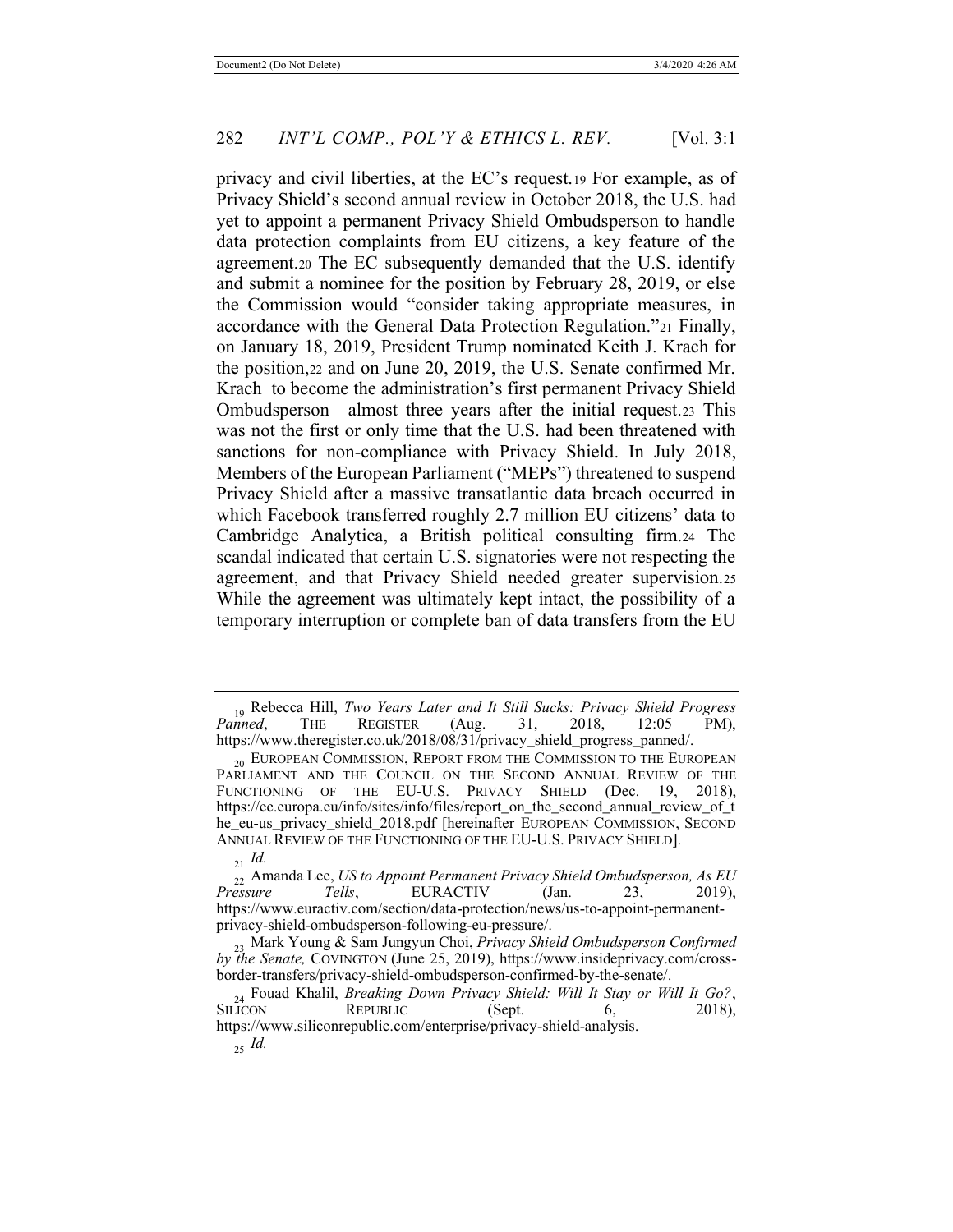to the U.S. remains high if U.S. signatories continue to fail to comply with Privacy Shield's terms.<sup>26</sup>

This Note explores the implications of Section 702 of FISA on the EU-U.S. Privacy Shield, the importance of maintaining transatlantic data flow between the EU and the U.S., and the current geopolitical tensions existing between the EU and the U.S. with respect to the U.S. government's haphazard compliance with the agreement. As Alan Butler, senior counsel at the Electronic Privacy Information Center, indicates, "[t]he EU-US Privacy Shield is an agreement built on a delicate balance of commitments and assumptions made by both the Americans and the Europeans, and the tumultuous changes taking place now in the United States could well bring the entire structure crashing down."27 This note argues that, in order to secure the future of Privacy Shield and the free flow of information from the EU to the U.S., the U.S. government should amend Section 702 to enshrine the PPD-28 protections for non-Americans, maintain a fully-staffed and functioning PCLOB board, and subject U.S. Privacy Shield signatories to more rigorous reviews and swift enforcement actions for non-compliance.

#### II. BACKGROUND

#### *A. Section 702 of the FISA*

Section 702 of FISA is largely a byproduct of the George W. Bush Administration's President's Surveillance Program ("PSP") implemented in the wake of the September 11th attacks.28 Under one aspect of that program, known as the Terrorist Surveillance Program ("TSP"), President Bush authorized the NSA, without warrants, to intercept the contents of international communications of both U.S. and non-U.S. persons from within the United States as a means to detect and prevent future attacks on the United States.29

<sup>26</sup> Evan & Mercer, *supra* note 6.

<sup>27</sup> Alan Butler, *Whither Privacy Shield in the Trump Era*, 3 EUR. DATA PROTECTION L. REV. 111, 113 (2017).

<sup>&</sup>lt;sub>28</sub> PRIVACY & CIVIL LIBERTIES OVERSIGHT BD., REPORT ON THE SURVEILLANCE PROGRAM OPERATED PURSUANT TO SECTION 702 OF THE FOREIGN INTELLIGENCE ACT 86-97 (2014), https://www.pclob.gov/library/702-Report.pdf.

<sup>9</sup> OFFICES OF INSPECTORS GEN. OF THE DEP'T OF DEF. ET AL., REPORT NO. 2009-0013-AS, UNCLASSIFIED REPORT ON THE PRESIDENT'S SURVEILLANCE PROGRAM 18 (2009), https://oig.justice.gov/reports/2015/PSP-09-18-15-vol-I.pdf.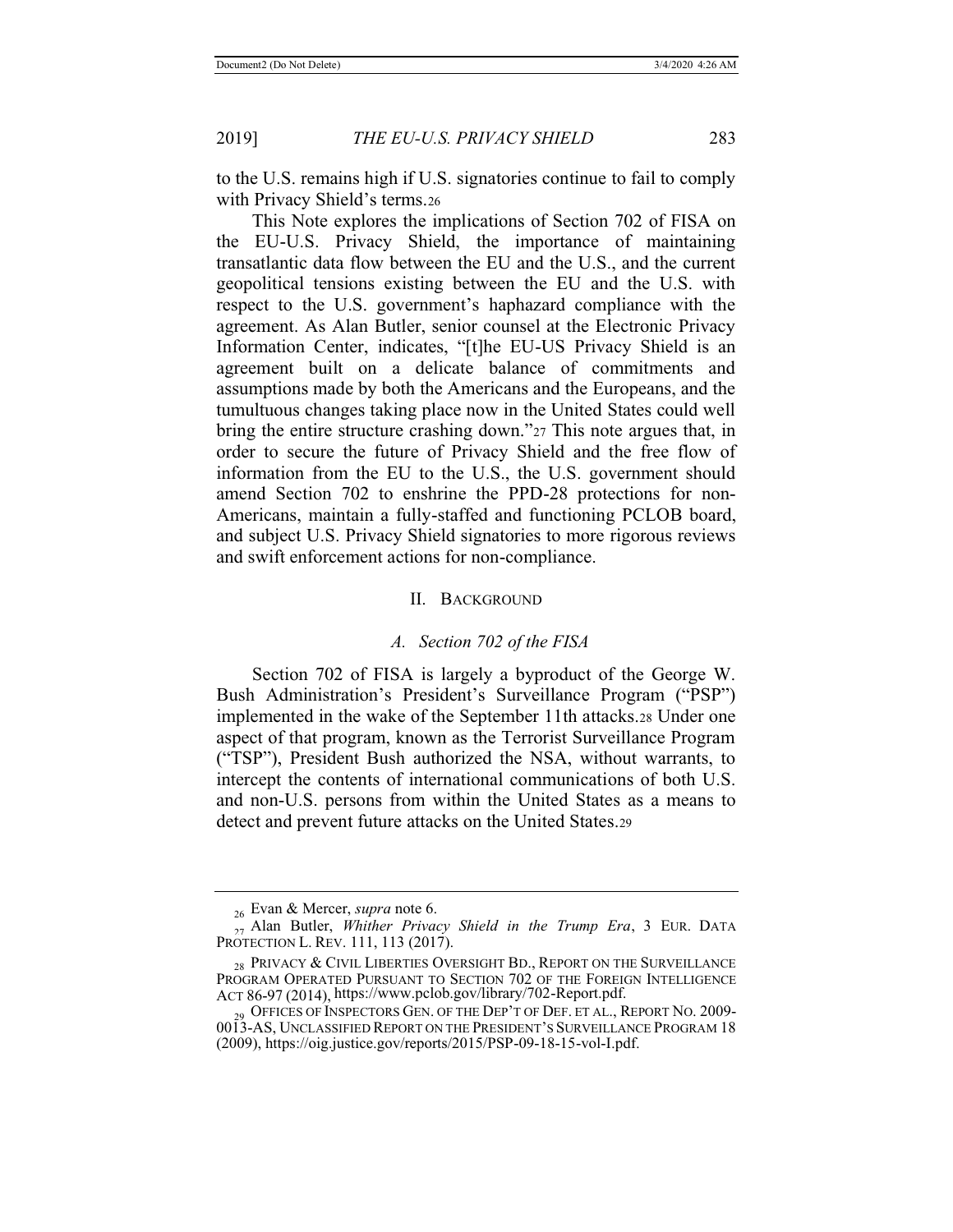After the program was publicized by The New York Times in 2005,30 the government sought to legitimize its practices by creating a statutory framework for its warrantless surveillance activities.31 As a temporary measure, Congress adopted the Protect America Act ("PAA") in 2007.32 The PAA modified FISA of 1978 by generating additional procedures for authorizing certain acquisitions of foreign intelligence information, and in turn, easing restrictions on the surveillance of foreigners where one or both parties were located abroad.33

#### *1. The Law*

Although the PAA expired shortly thereafter, its core values were preserved when Congress passed the FISA Amendments Act ("FAA") in 2008.34 The FAA incorporated several new provisions including Section 702 of FISA, codified as amended at 50 U.S.C. § 1881(a).35 The statute empowers the Attorney General ("AG") and Director of National Intelligence ("DNI") to jointly authorize surveillance targeting any non-U.S. person "reasonably believed to be located outside the United States to acquire foreign intelligence information."36

Unlike traditional FISA surveillance, Section 702 does not require the government to demonstrate probable cause that "the target of the electronic surveillance target is a foreign power or an agent of a foreign power," nor does it require that "each of the facilities or places at which the electronic surveillance is directed [be] used, or is about to be used, by a foreign power or agent of a foreign power."37 Rather, the statute merely stipulates that a "'significant' purpose of the surveillance is to gather 'foreign intelligence information.'"38 Such

<sup>30</sup> James Risen & Eric Lichtblau, *Bush Lets U.S. Spy on Callers Without Courts*, N.Y. TIMES (Dec. 16, 2005), https://www.nytimes.com/2005/12/16/politics/bushlets-us-spy-on-callers-without-courts.html.

<sup>31</sup> Evan & Mercer, *supra* note 6.

<sup>32</sup> Protect America Act, Pub. L. No. 110–55, 121 Stat. 552 (2007).

<sup>33</sup> *Id*.

<sup>34</sup> FISA Amendments Act of 2008, Pub. L. No. 110-261, § 702, 122 Stat. 2436. <sup>35</sup> *Id.*

<sup>36</sup> 50 U.S.C. § 1881a(a) (2012).

<sup>37</sup> 50 U.S.C. § 1805(a)(2) (2006).

<sup>38</sup> *Q & A: US Warrantless Surveillance Under Section 702 of the Foreign Intelligence Surveillance Act*, HUMAN RIGHTS WATCH (Sept. 14, 2017, 1:54 PM) (citing 50 U.S.C. § 1881a), https://www.hrw.org/news/2017/09/14/q-uswarrantless-surveillance-under-section-702-foreign-intelligence-surveillance.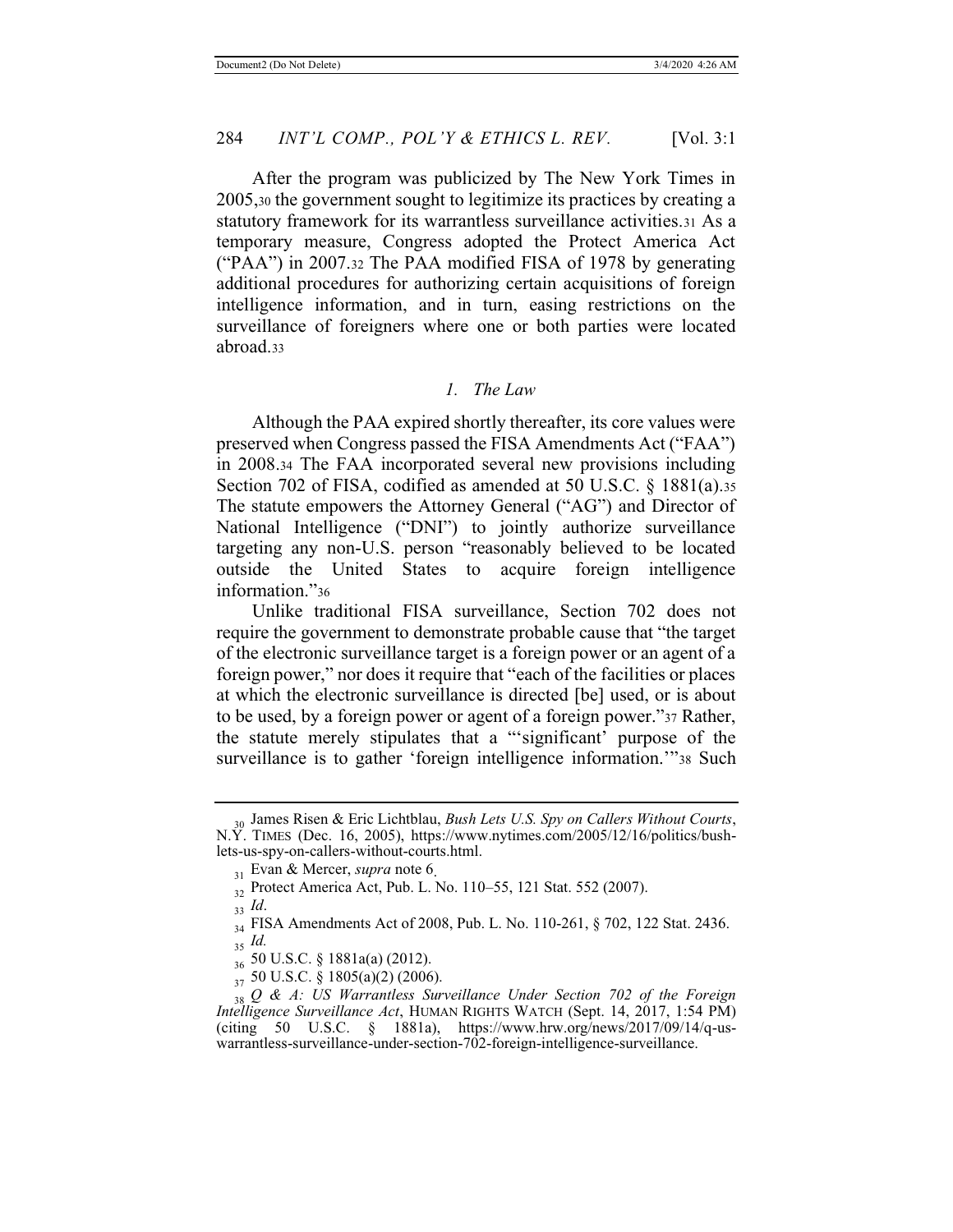data includes any information that relates to the United States' ability to protect against an "actual or potential attack or other grave hostile acts of a foreign power . . . ; sabotage, intentional terrorism, or the proliferation of weapons of mass destruction by a foreign power . . . ; or clandestine intelligence activities by an intelligence service or network of a foreign power . . . ."39

Section 702, however, attempts to curb the government's surveillance power by imposing the following six limitations on the acquisition of intelligence:

(1) [surveillance] may not intentionally target any person known at the time of acquisition to be located in the United States; (2) may not intentionally target a person reasonably believed to be located outside the United States if the purpose of such acquisition is to target a particular, known person reasonably believed to be in the United States; (3) may not intentionally target a United States person reasonably believed to be located outside the United States; (4) may not intentionally acquire any communication as to which the sender and all intended recipients are known at the time of the acquisition to be located in the United States; (5) may not intentionally acquire communications that contain a reference to, but are not to or from, a target of an acquisition authorized under subsection (a), except as provided under section 103(b) of the FISA Amendments Reauthorization Act of 2017; and (6) shall be conducted in a manner consistent with the fourth amendment of the Constitution of the United States.40

While the statute does not require the government to obtain individualized court authorization for the communications of each targeted person,41 it does require the AG and DNI to adopt certain "targeting and minimization procedures."42 These procedures are meant to help minimize the acquisition and retention of information concerning nonconsenting U.S. persons.43 Further, prior to any interception, the AG and DNI must submit a written certification of the procedures to the Foreign Intelligence Surveillance Court ("FISC").44 The FISC then reviews the procedures to ensure the

<sup>43</sup> *Id.*

 $_{20}$  50 U.S.C. §1801(e)(1).

<sup>40</sup> 50 U.S.C. § 1881(a)(1-6).

<sup>41</sup> 50 U.S.C. § 1881(a).

 $_{42}$  50 U.S.C. § 1881(e).

 $_{44}$  50 U.S.C. § 1881(a).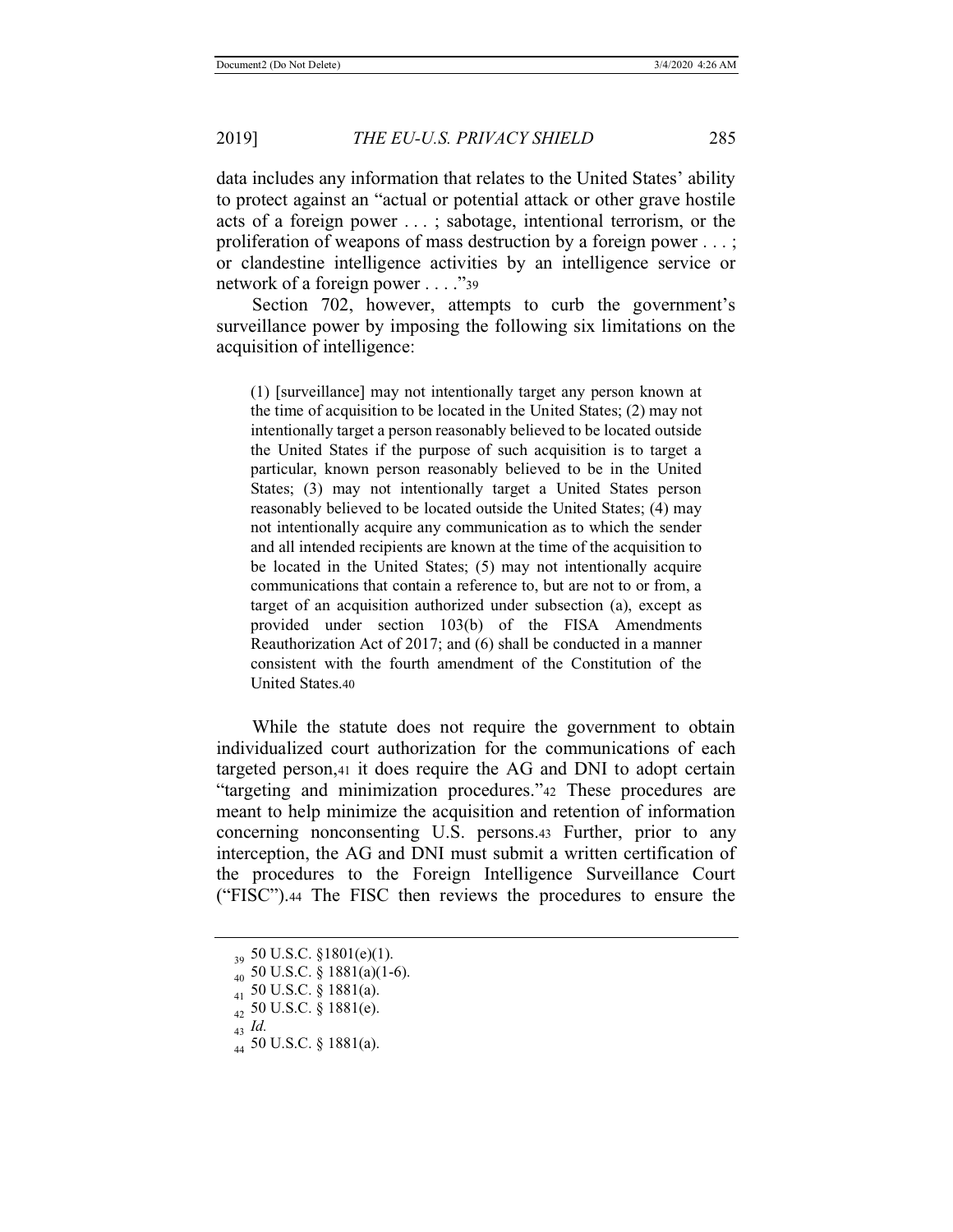government targets only those "persons reasonably believed to be located outside the United States" (i.e., it does not purposefully target domestic communications).45 Once the certification is approved, the FISC issues a court order permitting the surveillance for a period of up to one year.46

#### 2. Incidental/About Collection

Despite these safeguards, however, the government inevitably sweeps up vast quantities of U.S. persons' international communications.47 What is termed "incidental collection" can occur anytime an American communicates with a foreigner that is "targeted" under Section 702 surveillance, regardless of whether they are suspected of any wrongdoing.48 This could even include a wholly innocent conversation that mentions, for example, a current event involving ISIS because it "relates to… the conduct of the foreign affairs of the United States." <sup>49</sup>

Under Section 702, there is "no standard of suspicion or limiting check on the government's power to determine that it is reasonable to incidentally collect a particular Americans' communications."50 Thus, "broad foreign intelligence categories, targets and selectors that a judge does not approve and for which there is no probable cause coupled with broad-based collection means that the 'incidental' collection will be vast, arbitrary, and unnecessary for the cause."51

Included in incidental collection is the issue of "about" collection, which is where the government collects not only communications that are "to" and "from" a target, but also those that are "about" a target.<sup>52</sup> This type of collection could include emails between two non-targets that happen to mention a target's email address, phone number, or

<sup>45 50</sup> U.S.C. § 1881(j)(2)(B)(i).

 $_{46}$  50 U.S.C. § 1881(j)(3)(A).

<sup>47</sup> Allyson Scher, *Stop Calling It "Incidental" Collection of Americans' Emails: The Gov't's Renewed Surveillance Powers*, JUST SECURITY (Jan. 22, 2018), https://www.justsecurity.org/51272/stop-calling-incidental-collection-americansemails-govts-renewed-surveillance-powers/.

<sup>48</sup> *See id.*

<sup>49</sup> *Reducing "Incidental" Collection Under FISA Section 702: A Critical Protection for Americans*, BRENNAN CENTER FOR JUSTICE (Oct. 2017), https://www.brennancenter.org/sites/default/files/FISASection702ReducingInciden talCollection.pdf.

 $_{50}$  50 U.S.C. § 1881(j)(2)(B)(i).

<sup>51</sup> *See id.* § 1881(j)(2)(B)(i).

<sup>52</sup> Franklin, *supra* note 4.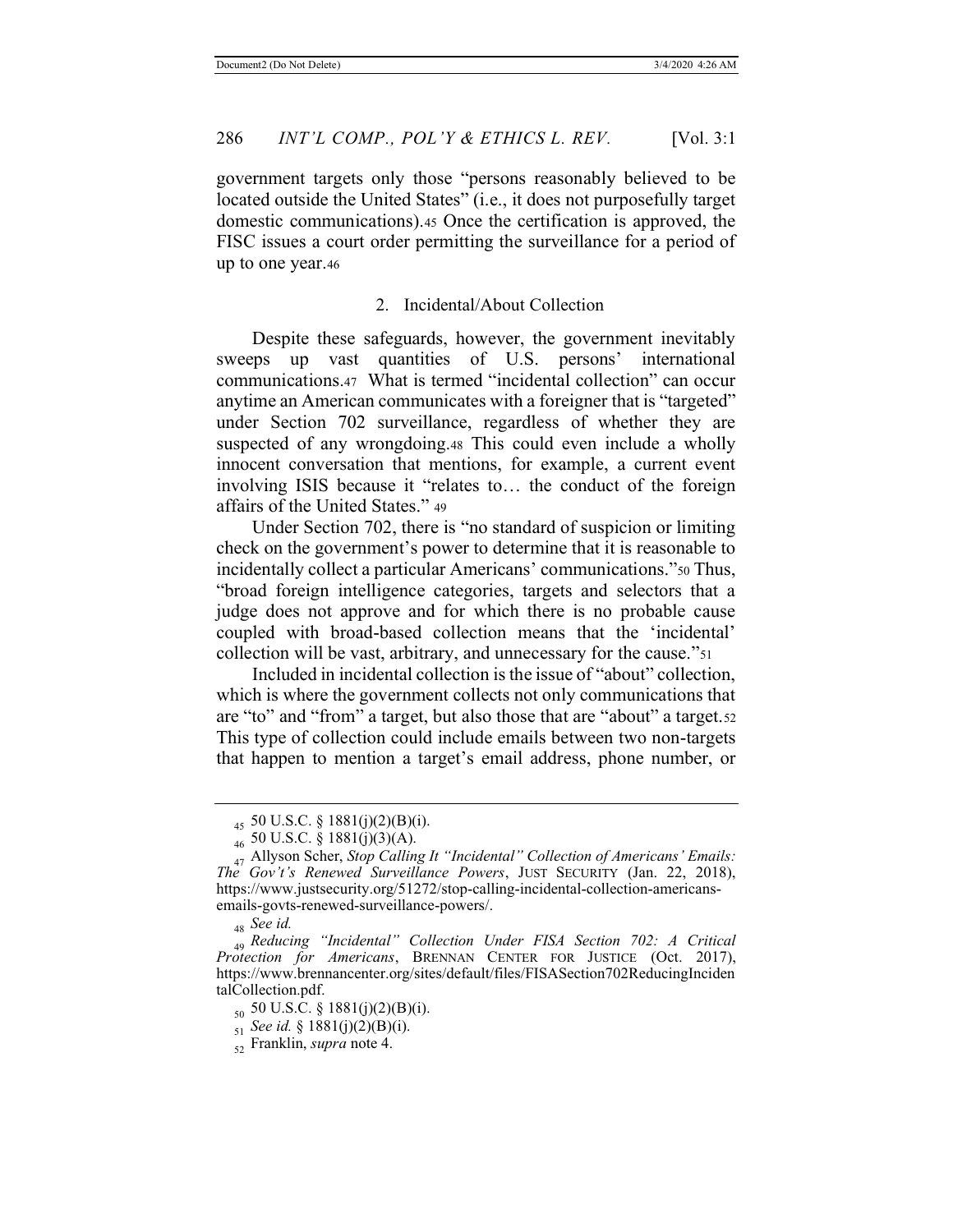other "selector" in their communications.<sup>53</sup> "About" collection permits not only the gathering of "communications where no participating communicant is a target, but it [also] vastly increases the risks of collecting purely domestic communications."54 The FISC, however, has found this type of collection to raise serious privacy concerns and recently forced the government to shut it down.55

### 3. Backdoor Searches

Additionally, once Americans' communications are incidentally gathered, the FBI is permitted to search and use the contents and metadata collected under Section 702 in unrelated criminal investigations.56 "Backdoor searches," or "U.S. person queries," "occur when, without any judicial process or oversight, the government searches through its collected Section 702 database for information about a specific American—someone who could not be targeted for surveillance in the first place without an in individualized warrant . . . . "57

It has been reported that the NSA and the Central Intelligence Agency ("CIA") conduct these searches tens of thousands of times per year, and the FBI, who routinely sifts through this data, does not even attempt to track the number of queries it conducts.58 According to a four-month investigation, and a sampling of over 160,000 communications collected under Section 702, the *Washington Post* found that nine out of ten account holders identified were not surveillance targets, but were "incidentally" intercepted.59 Moreover, nearly fifty percent of the communications included names, email addresses, or other details belonging to U.S. citizens or residents.60

60 *See id.*

<sup>53</sup> *See id.*

<sup>54</sup> *See id.*

<sup>55</sup> *See id.*

<sup>56</sup> *See id.*

<sup>57</sup> *See id.*

<sup>58</sup> Franklin, s*upra* note 4.

<sup>59</sup> Barton Gellman, Julie Tate & Ashkan Soltani, *In NSA-Intercepted Data, Those Not Targeted Far Outnumber the Foreigners Who Are*, WASH. POST (July 5, 2014), https://www.washingtonpost.com/world/national-security/in-nsa-intercepted-datathose-not-targeted-far-outnumber-the-foreigners-who-are/2014/07/05/8139adf8- 045a-11e4-8572-4b1b969b6322\_story.html?utm\_term=.423d95f1ae18 [https://perma.cc/EUC2-BQT7].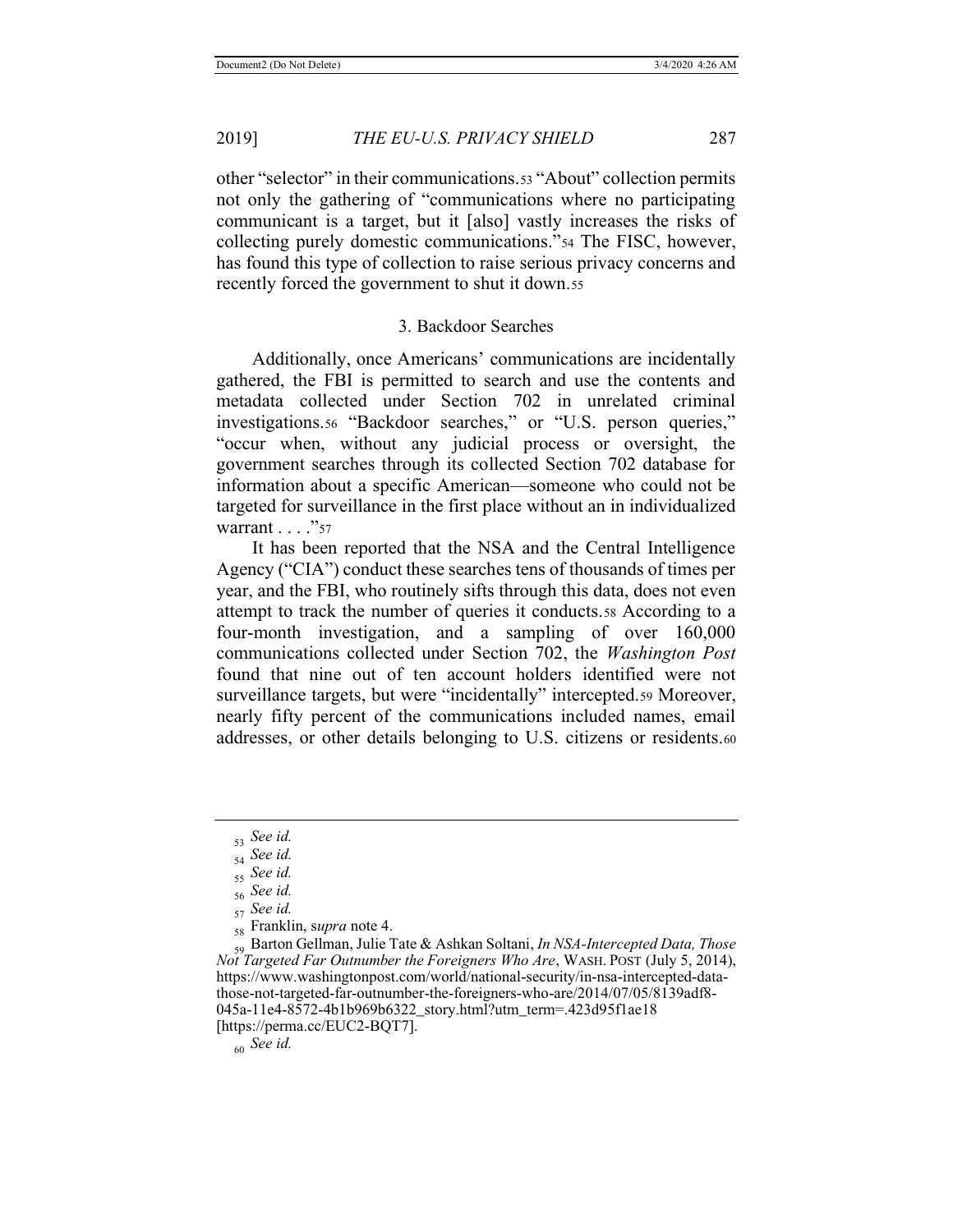These findings are also supported by judicial record.61 For example, in 2015, a FISC judge who overseas Section 702 surveillance observed that "substantial quantities" of Americans' communications are intercepted under its authority.62

Despite Section 702's apparent constitutional issues, the program has been found to "make a substantial contribution to the government's efforts to learn about the membership, goals, and activities of international terrorist organizations, and to prevent acts of terrorism from coming to fruition."63 Additionally, the program has "led the government to identify previously unknown individuals who are involved in international terrorism, and it has played a key role in discovering and disrupting specific terrorist plots aimed at the United States and other countries."64 The question remains, however, whether the benefits of the program outweigh its costs.

In January 2018, Congress answered this question in the affirmative through the passing of the FISA Amendments Reauthorization Act, which reauthorized Section 702 until 2023.65

### *B. EU-U.S. Privacy Shield*

# *1. Data Protection Directive and General Data Protection Regulation*

International data transfers from the European Union to third party countries were initially governed by Article 25(6) of the Data Protection Directive ("DPD") 95/46/EC, adopted in 1995.66 Under this Article, the European Commission was permitted to authorize transfers if "a third country ensure[d] an adequate level of protection… by reason of its domestic law or of the international commitment it has entered into."<sup>67</sup> A finding of adequacy "allow[ed]

<sup>61</sup> Robyn Greene, *How the Government Can Read Your Email*, POLITICO (June 22, 2017, 5:25 AM), https://www.politico.com/agenda/story/2017/06/22/section-702-surveillance-program-national-security-000463.

 $\frac{62}{100}$  United States Foreign Intelligence Surveillance Court,<br>EMORANDUM OPINION AND ORDER (Nov. 6, 2015), MEMORANDUM https://www.intelligence.gov/assets/documents/702%20Documents/oversight/2015 1106-702Mem\_Opinion\_Order\_for\_Public\_Release.pdf.

<sup>63</sup> PRIVACY & CIVIL LIBERTIES OVERSIGHT BD., *supra* note 28, at 86-97, 104. <sup>64</sup> *Id.* at 108.

<sup>&</sup>lt;sub>65</sub> FISA Amendments Reauthorization Act of 2017, Pub. L. No. 115-118, 132 Stat. 3.

<sup>66</sup> Council Directive 95/46, art. 25, 1995 O.J. (L 281) 6 (EC).

<sup>67</sup> *Id.*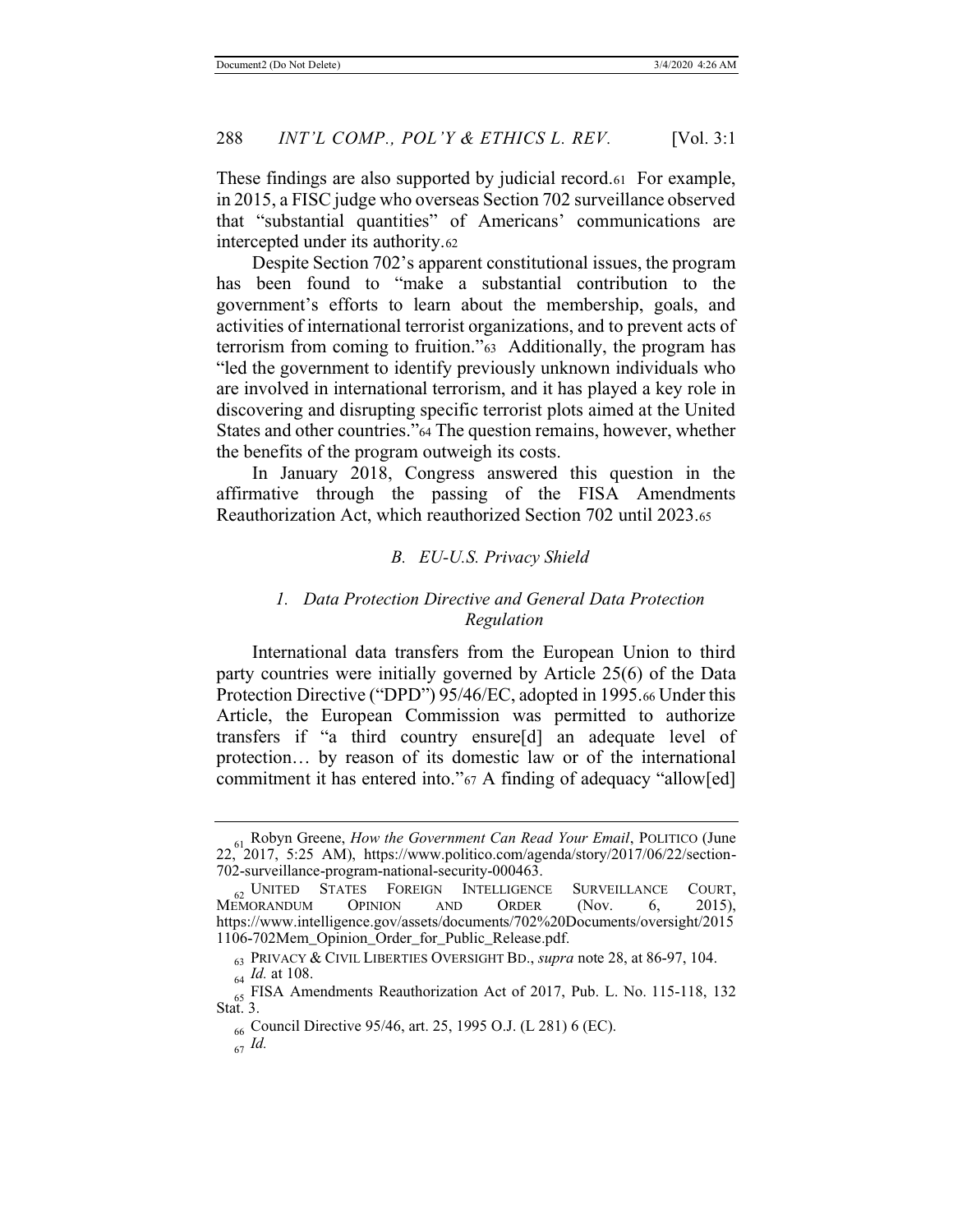the free flow of personal data from the EU without the EU data exporter having to implement any additional safeguards or being subject to further conditions."68 Such a finding recognized that a non-EU country's level of data protection was "essentially equivalent" to the protection provided by the EU, considering its rules and procedures on access to personal data by public authorities for law enforcement, national security, and public interest purposes.69 Although the DPD was phased out in May 2018 and replaced by the General Data Protection Regulation ("GDPR"), under the EU's new data privacy regime, the "essentially equivalent" standard continues to be the hallmark of adequacy decisions.70

### 2. Safe Harbor and the Schrems Decision

The EU and U.S. Department of Commerce ("DOC") first entered into an international data transfer agreement in July 2000, which was known as "Safe Harbor."71 In October 2015, however, the ECJ invalidated the provision in response to growing concerns about U.S. surveillance programs.72 Max Schrems, a privacy activist and Facebook user, filed a complaint with the Irish Data Protection Commissioner, "alleging that his Facebook data, which is transferred from Facebook's Irish subsidiary to servers in the United States, was inadequately protected."73 Schrems based his allegations on news reports about the scope of NSA surveillance that resulted from the Snowden disclosures.74 The Commissioner rejected the complaint on

<sup>68</sup> *See* EUROPEAN COMMISSION, COMMUNICATION FROM THE COMMISSION TO THE EUROPEAN PARLIAMENT AND THE COUNCIL, EXCHANGING AND PROTECTING PERSONAL DATA IN A GLOBALISED WORLD (Oct. 1, 2017), https://eurlex.europa.eu/legal-content/EN/TXT/?uri=COM%3A2017%3A7%3AFIN [hereinafter EUROPEAN COMMISSION, EXCHANGING AND PROTECTING PERSONAL

DATA IN A GLOBALISED WORLD].

<sup>69</sup> *Id.*

 $_{70}$  Alston & Bird LLP, *supra* note 7.<br>  $_{71}$  Ernst-Oliver Wilhelm, *A* <sup>71</sup> Ernst-Oliver Wilhelm, *A Brief History of Safe Harbor*, IAPP, https://iapp.org/resources/article/a-brief-history-of-safe-harbor/ (last visited Nov. 25, 2019).

<sup>72</sup> Case C-362/14, Maximillian Schrems v. Data Prot. Comm'r, 2015 EUR-Lex CELEX LEXIS 650 (Oct. 6, 2015).

<sup>73</sup> Ellen Nakashima, *Top E.U. Court Strikes Down Major Data-Sharing Pact between U.S. and Europe*, WASH. POST (Oct. 6, 2015), https://www.washingtonpost.com/world/national-security/eu-court-strikes-downsafe-harbor-data-transfer-deal-over-privacy-concerns/2015/10/06/2da2d9f6-6c2a-11e5-b31c-d80d62b53e28\_story.html?utm\_term=.48f14e920d15.

<sup>74</sup> *Id.*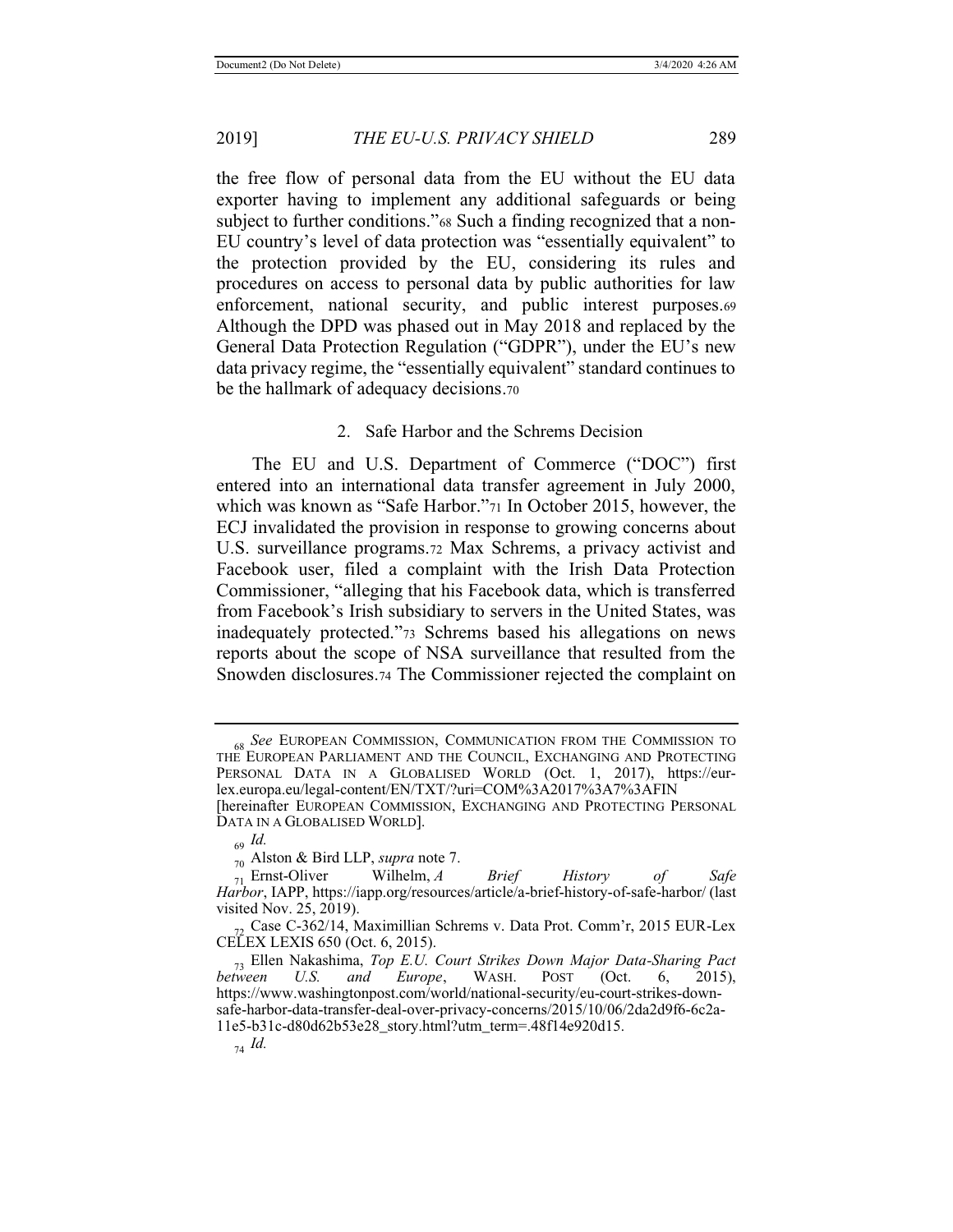the grounds that the Safe Harbor framework ensured that any data transferred between the EU and U.S. was adequately protected.75 On review, the Irish High Court referred the matter to the ECJ for a preliminary ruling.76 In October 2015, the ECJ ultimately invalidated the Safe Harbor framework, ruling that the agreement failed to adequately protect EU citizens' data, and that it placed "national security, public interest or law enforcement requirements" over privacy principles.77

#### 3. Privacy Shield Framework

To address the concerns outlined in the Schrems decision, the European Commission ("EC") and the DOC renegotiated a revised agreement known as "Privacy Shield."78 The new framework seeks to strengthen data privacy protections and more closely regulate commercial transatlantic data flow from the EU to the U.S.79 Privacy Shield places stronger obligations on U.S. companies to protect EU citizens' data by including enhanced safeguards, such as "limitations on data retention, accountability for onward transfers, an Ombudsperson for redress by EU individuals in relation to the transfer of their data to the U.S., and more regular and rigorous monitoring by the Department of Commerce."80 Privacy Shield also commits itself to an annual review by the EC to assess ongoing levels of data protection adequacy.81

With the necessary safeguards in place, Privacy Shield was adopted in July 2016.82 The agreement "provides companies on both sides of the Atlantic with a mechanism to comply with data protection requirements when transferring personal data" from the EU to the U.S.83 Privacy Shield, like the GDPR, serves to protect EU citizens' data in the commercial context.84 For example, "when shopping online or using social media in the EU, personal data may be collected in the

<sup>82</sup> *Id.* 83 Privacy Shield Overview, PRIVACY SHIELD FRAMEWORK, https://www.privacyshield.gov/Program-Overview (last visited Nov. 25, 2019).

84 EUROPEAN COMMISSION, EXCHANGING AND PROTECTING PERSONAL DATA IN A GLOBALISED WORLD, *supra* note 68.

<sup>75</sup> *Id.*

<sup>76</sup> *Id.*

<sup>77</sup> *Id.*

<sup>78</sup> Evan & Mercer, *supra* note 6.

<sup>79</sup> *Id.*

<sup>80</sup> *Id.*

<sup>81</sup> *Id.*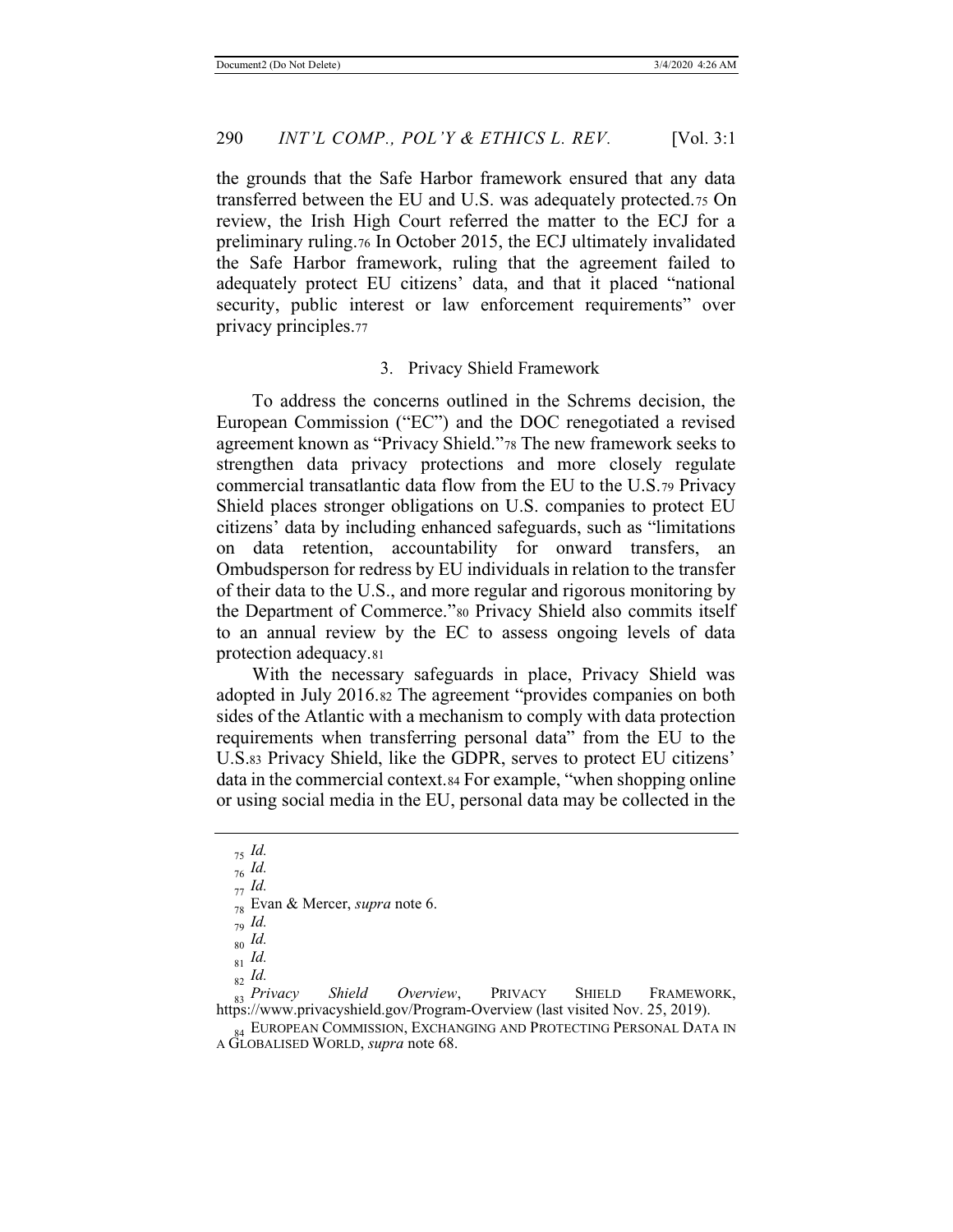EU by a branch or business partner of a participating American company, who then transfers it to the U.S."<sup>85</sup> Or, "a travel agent in the EU may send names, contact details and credit card numbers to a hotel in the U.S. which has registered to the Privacy Shield."86 Privacy Shield also ensures adequate levels of protection for European data in the law enforcement and national security context, as well.87

To effectuate data transfers under Privacy Shield, participating organizations are required to "self-certify" with the DOC, and "publicly commit to comply with the framework's requirements."<sup>88</sup> Organizations must adhere to "23 principles laying out the requirements for the use and treatment of personal data received from the EU, as well as access requests and recourse mechanisms for EU citizen complaints."89 Once organizations are certified, they are "deemed to provide 'adequate' privacy protection to personal data transferred outside of the EU under the EU Data Protection Directive."90 As mentioned, the DPD has since been superseded by the GDPR, which permits data transfers to international companies only when the relevant processor or controller has fully complied with the GDPR's privacy and data protection requirements.91 To date, more than 4,000 companies have been certified with the DOC, including Facebook and Google.92

#### III. ANALYSIS

#### *A. Domestic and International Implications of Section 702*

Section 702 of FISA not only affects domestic laws and policies, but international ones, as well. First, in the U.S., critics argue that the passage of the FISA Amendments Reauthorization Act "contains no

<sup>85</sup> *EU-U.S. Privacy Shield: First Review Shows It Works but Implementation Can Be Improved*, EUROPEAN COMMISSION (Oct. 17, 2017), http://europa.eu/rapid/pressrelease\_IP-17-3966\_en.htm.

<sup>86</sup> *Id.*

<sup>&</sup>lt;sub>87</sub> See EUROPEAN COMMISSION, EXCHANGING AND PROTECTING PERSONAL DATA IN A GLOBALISED WORLD, *supra* note 68.

<sup>88</sup> U.S. DEP'T OF COMMERCE, *The EU-U.S. and Swiss-U.S. Privacy Shield Frameworks*,

https://www.privacyshield.gov/servlet/servlet.FileDownload?file=015t0000000QJ dg (last visited Nov. 25, 2019).

<sup>89</sup> Evan & Mercer, *supra* note 6.

<sup>90</sup> *Id*.

<sup>91</sup> *Id*.

<sup>92</sup> *Id*.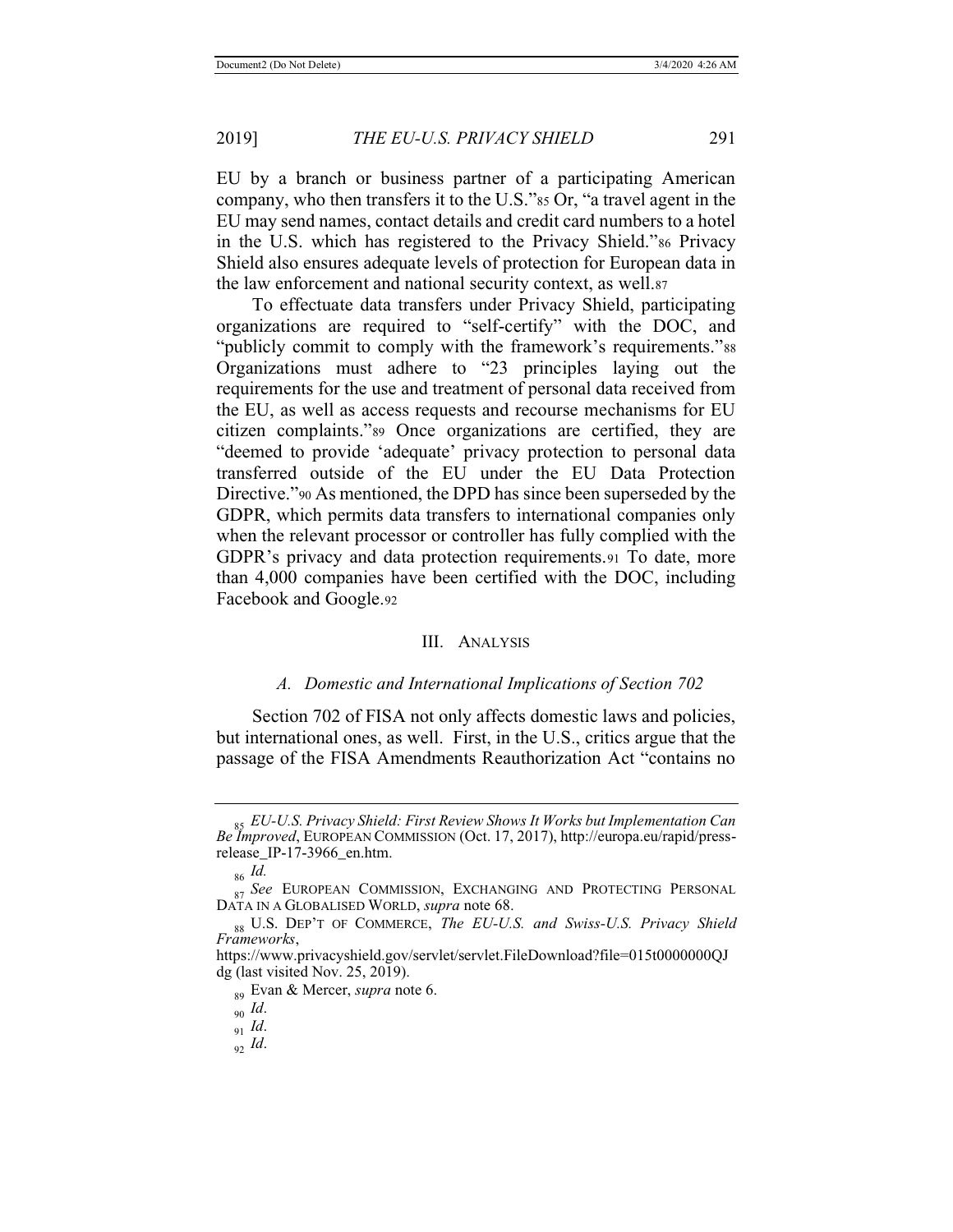meaningful reforms to Section 702, and in several respects, it expands surveillance authorities and codifies the worst intelligence community practices rather than reforming them."93 For example, some claim that the Act codified, and actually expanded, the highly disputed, privacyinvasive "about" collection.94 Robyn Greene, writing for New America, claims there is "a risk that the bill could be read to permit unintentional 'abouts' collection, and to permit the collection of communications that merely reference targets, but do not contain selectors of surveillance targets under Section 702. This would represent a drastic expansion of the most concerning form of Section 702 surveillance."95

The Act also codified "backdoor" searches for Americans' communications.96 The statute "pretends to address this problem by requiring the FBI to obtain a warrant before accessing communications when conducting a search related to a 'predicated' investigation (i.e., once there [is] already a factual basis for the investigation)."<sup>97</sup> However, the FBI "would still be free to conduct unlimited warrantless searches before the 'predicated' investigation stage, such as before and during assessments, which require no factual basis whatsoever that the American was engaged in any wrongdoing."98 By the time the investigation reaches this stage, "the FBI will have already warrantless search all of an investigative target's communication that were swept up in Section 702 surveillance."<sup>99</sup> Additionally, the Act permits several exceptions to the Fourth Amendment warrant requirement.100 For example, no warrant is required for predicated investigations related to foreign intelligence, national security, or if a threat to life or serious bodily injury could be mitigated.101 Taken together, it is clear that the FISA Amendments Reauthorization Act made no meaningful reforms to Section 702, and

<sup>100</sup> *Id.*

<sup>93</sup> Robyn Greene, *Section 702 Bill is Surveillance Expansion and No Meaningful Reform*, NEW AMERICA (Jan. 12, 2018), https://www.newamerica.org/oti/blog/voteno-s-139-cloture-section-702-bill-surveillance-expansion-and-no-meaningfulreform/.

<sup>94</sup> *Id.*

<sup>95</sup> *Id.*

<sup>96</sup> *Id.*

<sup>97</sup> *Id.*

<sup>98</sup> *Id.*

<sup>99</sup> Greene, *supra* note 93*.*

<sup>101</sup> *Id.*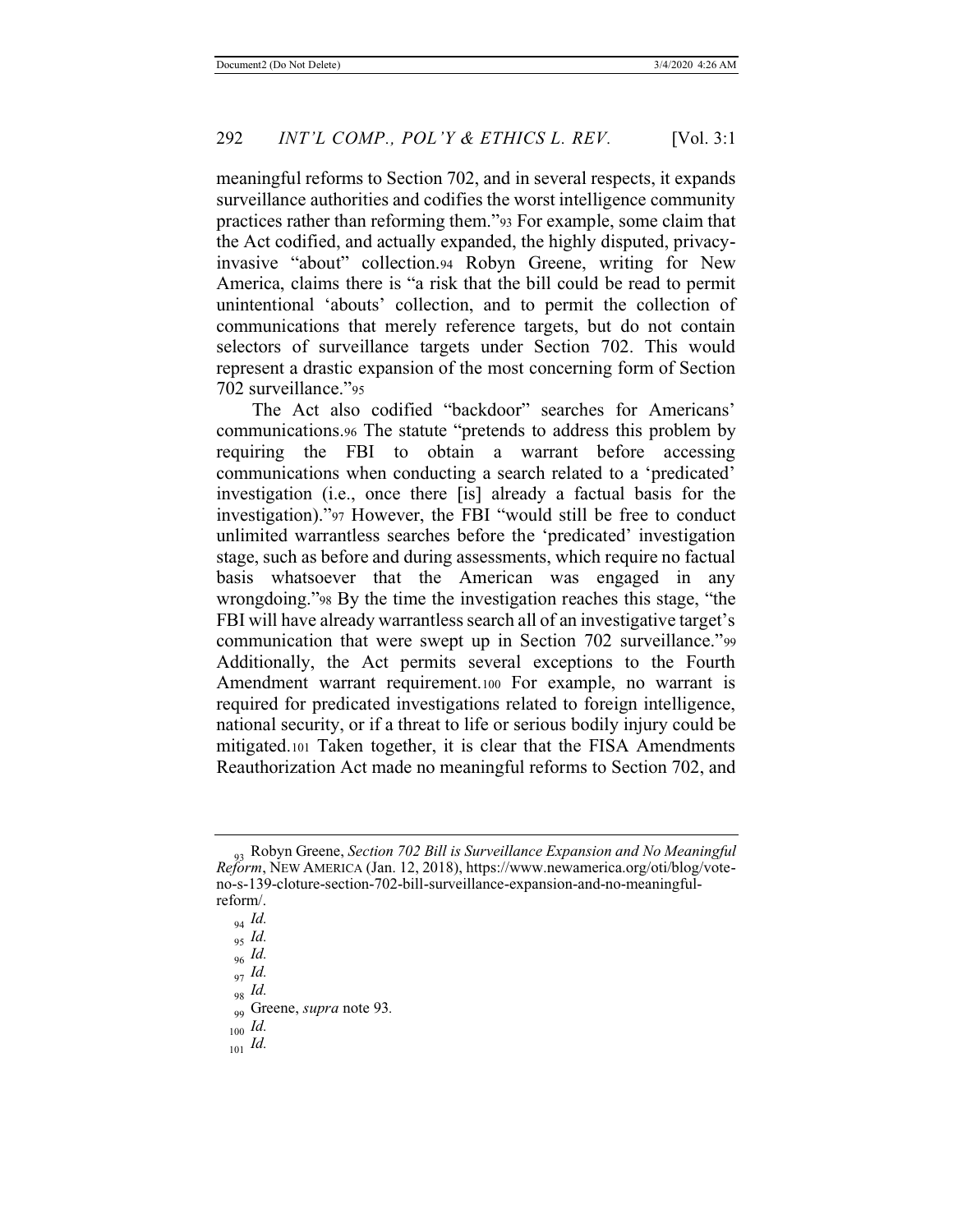thus countless electronic communications of innocent Americans remain at risk of being collected.

The same privacy issues hold true in the EU. With Section 702 in place, Europeans' data is effectively subject to "indiscriminate mass surveillance," as the statute permits the U.S. government to collect any foreign intelligence target's electronic communications either stored by U.S. providers or in transit to them.102 This type of broad collection was exactly what the ECJ was concerned with when it struck down Privacy Shield's predecessor, Safe Harbor, noting that surveillance must be "necessary and proportionate" to national security needs.<sup>103</sup> Section 702, as it currently stands, is contrary to the privacy values enshrined in the Privacy Shield and GDPR, and thus the ultimate fate of Privacy Shield is uncertain.

#### *B. The Future of Privacy Shield*

Although, to date, the annual reviews of Privacy Shield have concluded that the framework "continues to ensure an adequate level of protection" for personal data transferred from the EU to the U.S., the European Commission has called for further improvements.104 The EC conducted its first annual review of Privacy Shield on September 18-19, 2017 and concluded that the agreement ensures an "adequate level of protection for the personal data transferred from the EU to participating companies in the U.S."105 However, it also made several recommendations to improve Privacy Shield's functioning and ensure its continued existence.106 For example, the EC suggested that the U.S. more fully incorporate into Section 702 the privacy protections offered for non-Americans by PPD-28, which safeguards personal information regardless of where the person resides107 and is "a keystone underlying support for the Privacy Shield."108 It also advised the swift appointment of a permanent Privacy Shield Ombudsperson and members of the depleted U.S. Privacy and Civil Liberties

<sup>102</sup> Richardson, *supra* note 3.

<sup>103</sup> *Id.*

<sup>104</sup> *EU-U.S. Privacy Shield*, *supra* note 85.

<sup>105</sup> *Id.*

<sup>106</sup> *See id.*

<sup>107</sup> *See id.*

<sup>108</sup> Cameron Kerry & Alan Charles Raul, *The Economic Case Preserving PPD-28 and Privacy Shield*, LAWFARE, (Jan. 17, 2017, 3:19 PM), https://www.lawfareblog.com/economic-case-preserving-ppd-28-and-privacyshield.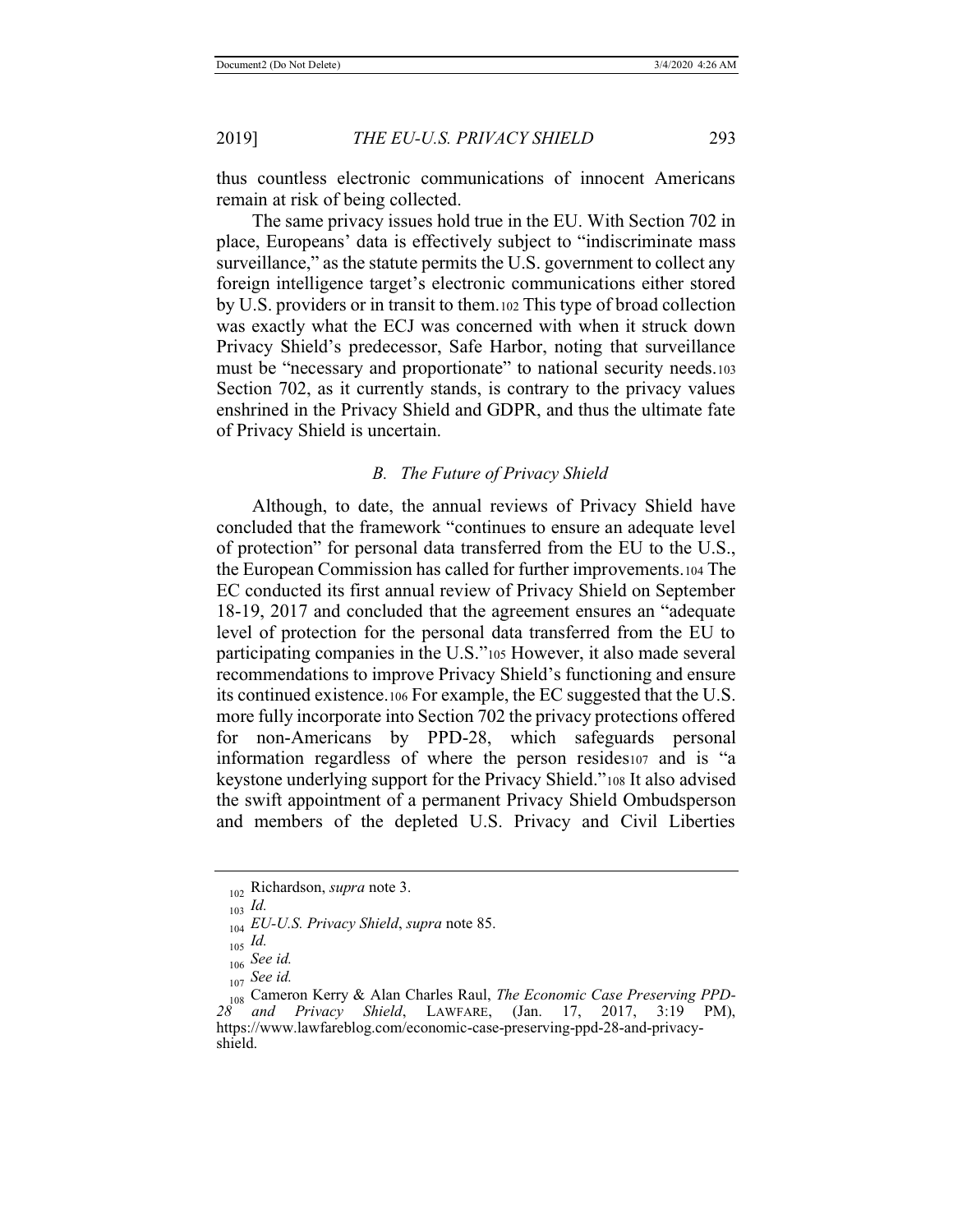Oversight Board because of the important roles that each play in the framework's continued performance.109

However, the U.S. has been extremely slow to implement the EC's recommendations, if at all.110 First, Congress failed to embed PPD-28 into Section 702 when it issued a six-year reauthorization of the Act without it in January 2018; and second, the appointment of the PCLOB members has been far slower than expected.111 Moving forward, it will be important that the U.S. government implement and maintain these recommendations to ensure the continued existence of Privacy Shield and the free flow of data between the EU and the U.S.

Embedding PPD-28 into Section 702 is crucial to reforming U.S. surveillance authority with respect to non-Americans, and thus improving our relationship with the EU. Former President Obama's 2014 directive declares that "all persons should be treated with dignity and respect regardless of their nationality or wherever they might reside, and all persons have legitimate privacy interests in the handling of their personal information."112 In other words, PPD-28 extends the same privacy safeguards to foreigners as put in place for Americans (e.g., that targeted surveillance be for carefully defined and legitimate purposes).113 Incorporating this directive into Section 702 would be vital to easing data sharing tensions and restoring global trust in U.S. privacy and surveillance policies. Therefore, Congress should amend Section 702 to include PPD-28 as soon as possible.

Furthermore, maintaining a fully staffed and functioning PCLOB will be imperative to the continued existence of Privacy Shield. As of the agreement's second annual review in October 2018, the U.S. had yet to appoint a permanent Privacy Shield Ombudsperson, who handles data protection complaints from EU citizens on U.S. surveillance practices, a key feature of the Privacy Shield.114 Subsequently, the EC demanded that the U.S. identify and submit a nominee for the position by February 28, 2019, or else the Commission would "consider taking appropriate measures, in accordance with the General Data Protection Regulation."115 Nearly three years after Privacy Shield's initial adoption, President Trump

<sup>109</sup> *See EU-U.S. Privacy Shield*, *supra* note 85.

<sup>110</sup> *See* Hill, *supra* note 19.

<sup>111</sup> *See id.*

<sup>112</sup> Kerry & Raul, *supra* note 108.

<sup>113</sup> *See id.*

<sup>114</sup> See EUROPEAN COMMISSION, SECOND ANNUAL REVIEW OF THE FUNCTIONING OF THE EU-U.S. PRIVACY SHIELD, *supra* note 20, at 4.

<sup>115</sup> *Id.* at 5-6.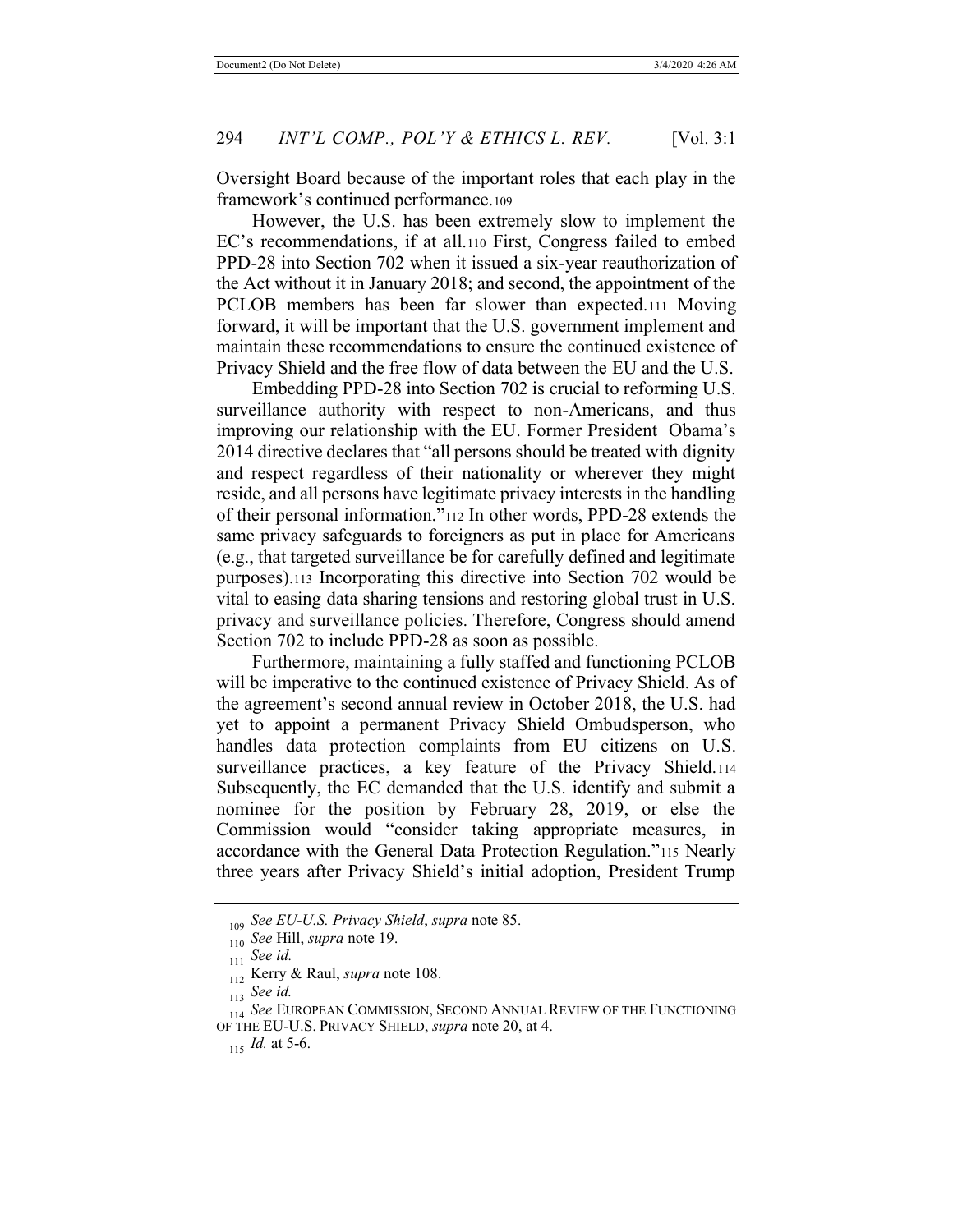finally nominated Keith J. Krach for the position. On June 20, 2019, Mr. Krach was confirmed by the U.S. Senate to become the Trump administration's first permanent Privacy Shield Ombudsperson, staffing the board's fifth and final seat.116 While the PCLOB is now fully operational, past vacancies have seriously threatened the existence of Privacy Shield, and thus it will be important to maintain a fully staffed board moving forward. As PCLOB Chairman Adam Klein stated, "the emergence of the [PCLOB] as a visible, energetic, public-facing, and credible evaluator of key surveillance programs" is an important and positive step toward "rebuilding trust with the American people, the technology industry, and partners and publics abroad."<sup>117</sup>

In addition to making the above changes, it will be important that the U.S. government subject U.S. Privacy Shield signatories to more rigorous reviews and swift enforcement actions for non-compliance. In July 2018, the European Parliament ("EP") warned that it would indefinitely suspend the agreement unless the U.S. took greater action to protect the data transferred from the EU to the U.S.118 This ultimatum was given because, along with failing to fully implement the EC's recommendations after Privacy Shield's first annual review, a massive transatlantic data breach occurred where Facebook transferred approximately 2.7 million EU citizens' data to British political consulting firm Cambridge Analytica.119 Facebook's blatant noncompliance with Privacy Shield indicated that at least some U.S. signatories were not respecting the agreement.120 Further, neither of the companies involved had their certifications revoked by the DOC121 and the Foreign Trade Commission ("FTC") took 15 months to bring an enforcement against Facebook.122 Further, the FTC has over 25,000 complaints with the EC about Facebook consumer privacy pending, yet it has not taken a single enforcement action against the

<sup>116</sup> Young & Choi, s*upra* note 23.

<sup>117</sup> Cameron Kerry, *It's Time for the Senate to Act on PCLOB Nominations*, LAWFARE (Aug. 27, 2018, 9:08 AM), https://www.lawfareblog.com/its-time-senateact-pclob-nominations.

<sup>118</sup> *See id.*

<sup>119</sup> Khalil, *supra* note 24.

 $_{120}$  *Id.* 

<sup>121</sup> *See* Hill, *supra* note 19.

<sup>122</sup> ELECTRONIC PRIVACY INFORMATION CENTER, COMMENTS TO THE EUROPEAN COMMISSION ON THE PRIVACY SHIELD THIRD ANNUAL REVIEW 10 (July 15, 2019), https://epic.org/privacy/intl/Comments\_Privacy\_Shield\_Review\_3.pdf.